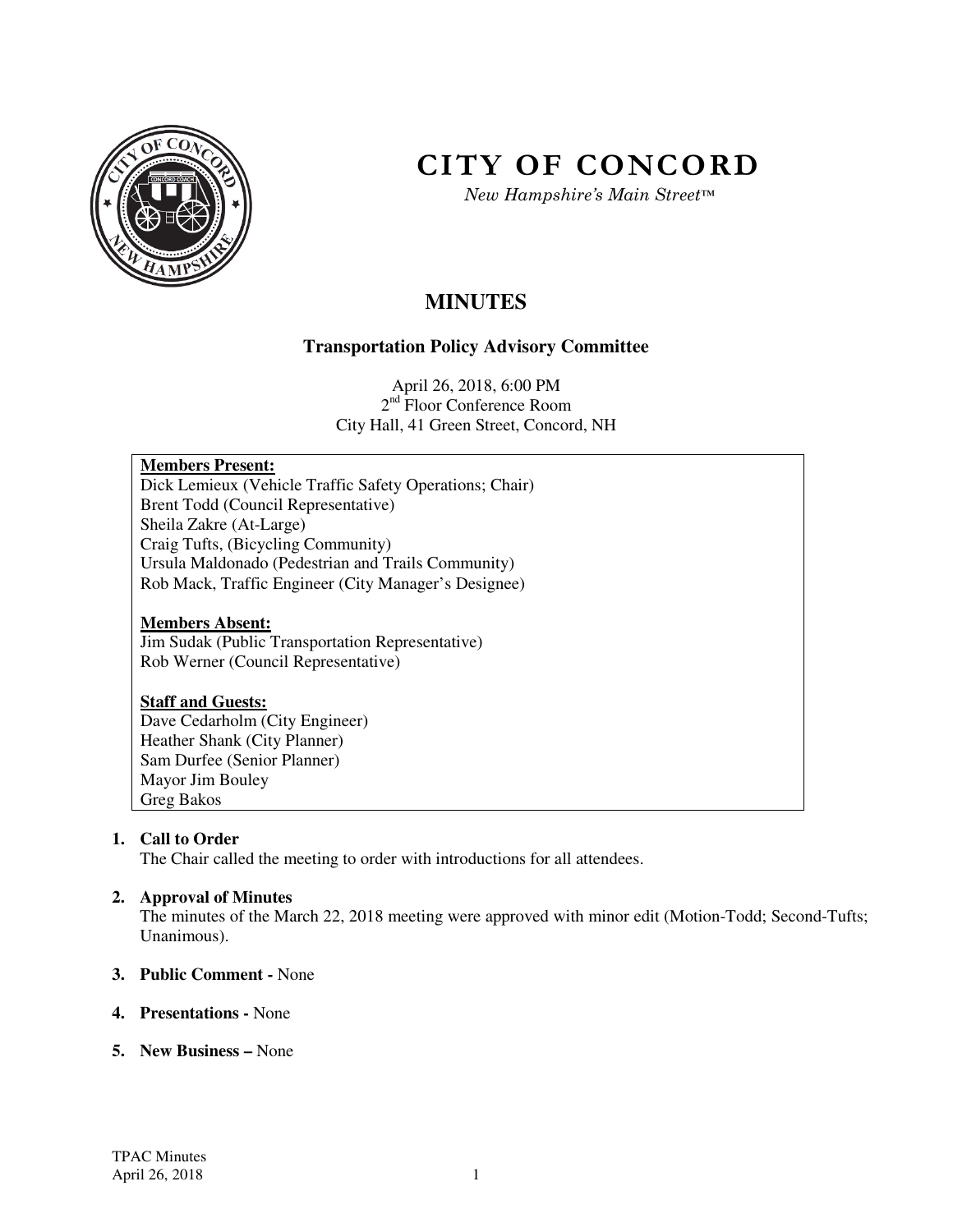# **6. Old Business**

# **a. Continued Discussion of NHDOT's I-93 Bow-Concord Project**

The Chair summarized TPAC's discussion last month leading to its report to City Council suggesting that staff complete TPAC's review of NHDOT's Preferred Alternative (Concept F2) in light of Council's previously-adopted reports on the Exit14/15 area. Rob Mack reported that pursuant to City Council's acceptance of TPAC's report last week, Administration arranged for a May 2, 2018 meeting between staff and NHDOT's project design team to further discuss concerns noted by TPAC regarding Concept F2. Heather Shank suggested that TPAC consider some 'more-specific' suggestions for the NHDOT rather than the broad goals stated in last week's report to Council. Attendees concurred that they found the NHDOT's Preferred Alternatives for Exits 12 and 13 to be acceptable; the significant concern was with the Exit 14/15 alternative.

Mayor Bouley noted that the City's Technical Advisory Committee (TAC) established for this project had discussed with NHDOT the same shortcomings of the Preferred Alternative as noted in TPAC's recent report. The TAC noted to NHDOT that Concept F2 failed to provide key elements of the design as envisioned by the City in past studies, including improvements to non-motorized east-west access over I-93. He also noted the importance of maintaining good bus access to Stickney Avenue and the bus station.

Attendees suggested the following specific proposals for Concept F2: relocate the railroad tracks eastward to along the interchange ramps to maximize redevelopment area; provide a separated multiuse path along Loudon Road at Exit 14; consider the potential for a multi-use path/bridge connecting downtown with the east side of the river; and maintain reasonable bus access to Stickney Avenue and the bus station. Redevelopment of this portion of the Opportunity Corridor should focus on Transit-Oriented Development (TOD) such as a bus/rail terminal with a mix of commercial/office/residential uses.

The Mayor suggested that the NHDOT's design consultant could be requested to attend the next TPAC meeting for a presentation and discussion of Concept F2. Attendees concurred wholeheartedly. The Chair suggested that TPAC consider a working meeting in advance of the TPAC meeting for purpose of refining specific suggestions for Concept F2 in advance of the TPAC meeting with the NHDOT project team. Staff will coordinate.

# **7. Consent Reports**

# **a. Acceptance of Subcommittee Minutes**

The following subcommittee reports were accepted by unanimous consent: Public Transportation – February 20 and March 20, 2018; and Traffic Operations – February 20, 2018.

# **8. City Council Meeting Update**

Councilor Todd reported that at its April 9, 2018 meeting, City Council: set a May 14, 2018 public hearing for TOC's STOP sign request on Willard Street; and accepted TPAC's report on the I-93 Bow-Concord project. He had pulled the latter report for Council discussion and recommended that the City accept TPAC's recommendation for the City to further discuss concerns with the NHDOT regarding the Preferred Alternative (Concept F2), particularly in light of prior-reported findings and recommendations for the Exit 14/15 area as documented in a number of earlier studies.

# **9. TPAC Referrals from City Council, Staff and Chair**

**a.** None

# **10. Status Report on Subcommittees**

# **a. Bicycle/Pedestrian Committee (TPAC-BP), Craig Tufts**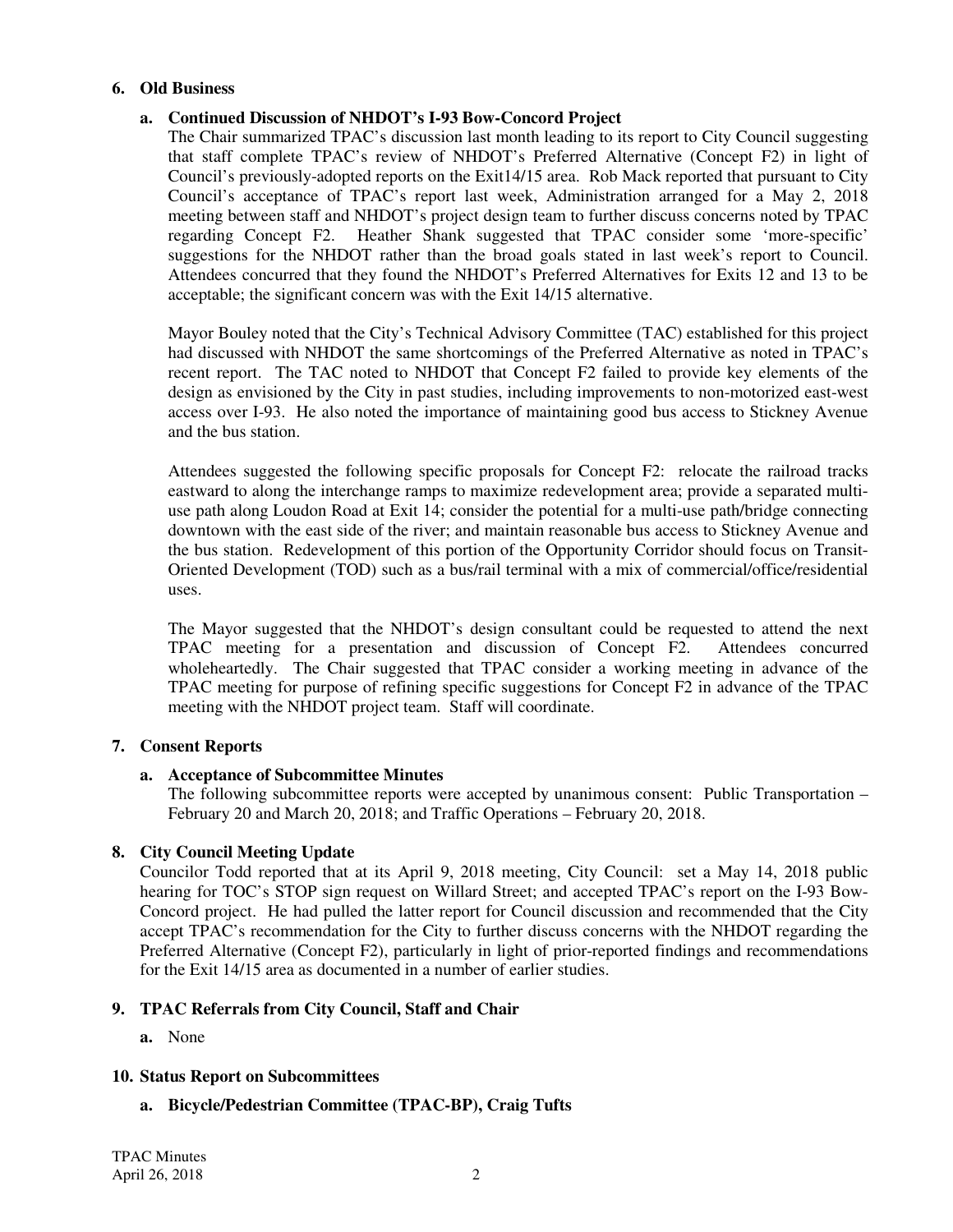Not discussed

- **b. Public Transportation Committee (TPAC-PT), Sheila Zakre**  Not discussed.
- **c. Traffic Operations Committee (TOC), Rob Mack**  Not discussed.

# **11. Staff Updates**

# **a. Merrimack River Greenway Trail (CIP 543)**

Dick Lemieux reported that bids for project construction came in well over the budgeted amount (\$258-300K bids vs. \$130K budget). The project is now on indefinite hold. Continued permitting of the project is a concern and LWCF grant funding will expire at the end of 2018. Another concern is a growing difficulty in raising donations for the project; potential donors are interested in also seeing a commitment from the City with regard to potential funding. Councilor Todd suggested that FMRGT discuss the concerns and possible next steps with the City Manager.

# **12. Other Discussion Items**

# **a. CIP Priorities**

The Chair moved discussion of this item to the end of the meeting; Mayor Bouley was not in attendance at that time. Staff distributed a summary worksheet of transportation-related CIP projects in the current FY18 CIP. Attendees shared their initial priority rankings of projects as listed in the following categories: intersections, street corridors and sidewalks/streetscapes. After considerable discussion of each project, attendees reconsidered their individual priorities, and collectively concurred on the following overall priority recommendations, in the order listed, for each project category.

# Street Corridor Projects

Langley Parkway (CIP 40). Attendees concurred on a highest priority for construction of the Phase 3 extension of Langley Parkway from Pleasant Street to N. State Street. Development of an alternative access route to the regional medical center is critical in terms of maintaining reliable access for emergency responders as well as to service increasingly heavy regional traffic flows to/from the medical and office complexes in that area, much of which is currently overwhelming the local residential street network in the West End.

**Storrs Street Extension North (CIP 18).** Attendees also concurred on a high priority for development of the Storrs Street extension to Commercial Street/Constitution Avenue. This project is fundamental to promoting and encouraging economic redevelopment in the Opportunity Corridor. A transportation-oriented development should build upon the regional connectivity available via the freeway, bus station and rail corridor. Improved connectivity for non-motorized travel between this area and both the Downtown and Fort Eddy Road areas should be vital components of the redevelopment plan.

# Intersection Projects

**Broadway/West/McKee Square Intersection Improvements (CIP31).** Attendees concurred on a highest priority for this project to improve safety and reduce delays for high volumes of motor vehicles, pedestrians and bicyclists. This intersection is a major travel hub in the South End, services a village commercial center and lies along a major walk-to-school route.

**Traffic Signals and Traffic Operations Improvements (CIP 283).** Attendees also concurred on a high priority for elements of this ongoing project that enhances vehicle, bicycle and pedestrian safety.